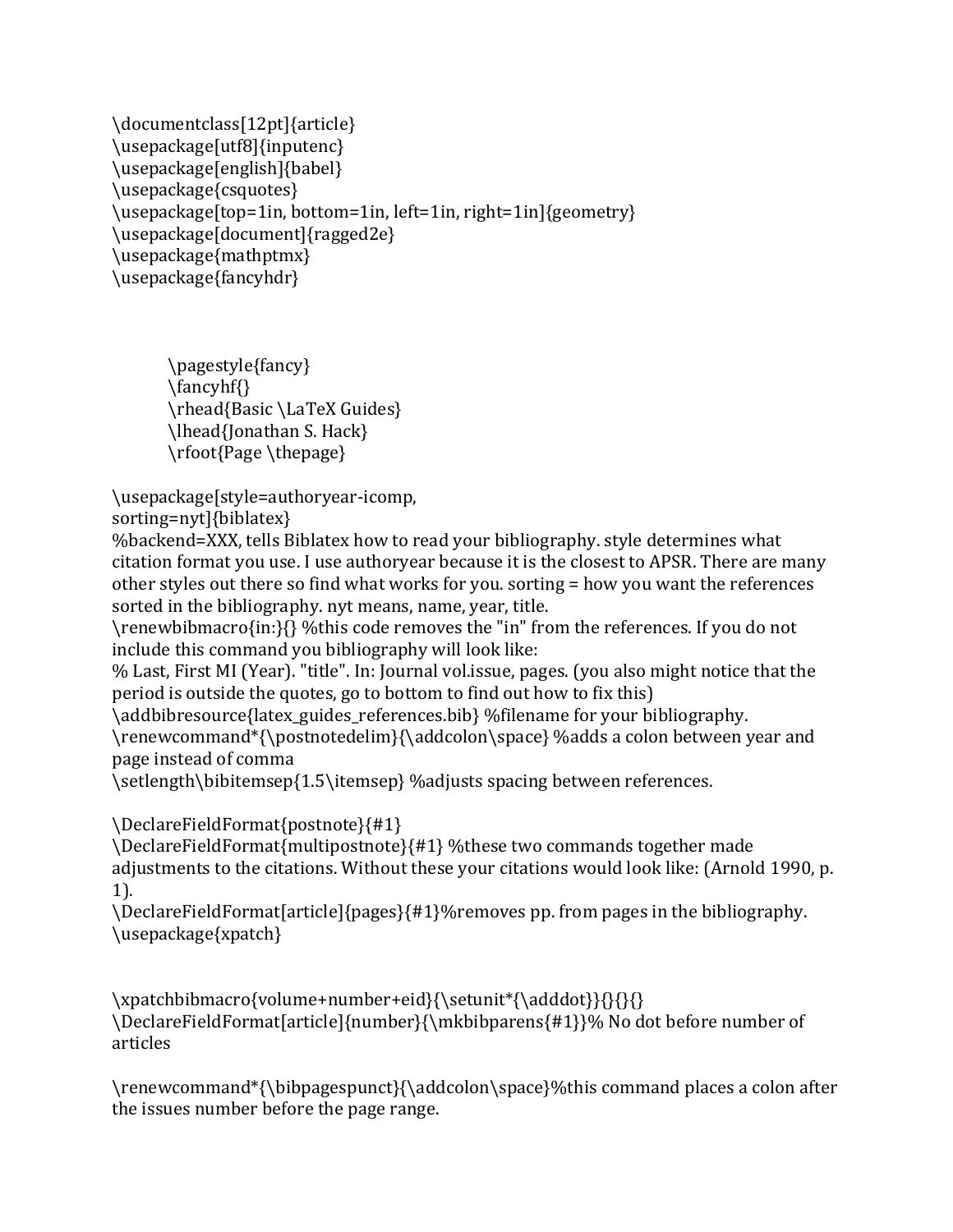\begin{document}

\begin{center} \Large \textbf{AJPS Style References Using Biblatex} \end{center}

This guide will help you begin to familiarize yourself with  $\text{Biblatex}.$  This package is designed to give you greater control over, and make it easier to customize, your bibliography. Since \texttt{Biblatex} has so many \textit{MANY} options this guide will only cover some basics. If you want more information I invite you to read the 253 page document that runs through all there is to know about the package. You can find the documentation at:

\hfill \break

http://mirror.ox.ac.uk/sites/ctan.org/macros/latex/contrib/biblatex/doc/biblatex.pdf \hfill \break

Since \texttt{Biblatex} has many more features and customizable aspects you should take a look at the annotation in the code for this guide sheet. Now, let's make some pretty citations.

\justify 

\noindent This command produces citations with author, year, and page all at the end of the sentence (example): $\setminus \setminus$ 

\begin{itemize}

\item This leads us to ask, ``why would Congress first deliver narrowly concentrated benefits to some groups in society and then suddenly switch sides, imposing costs on the previously favored group and delivering benefits to those whom it had long neglected?" \parencite[][33]{Arnold1990}.

\end{itemize}

\noindent This command creates a string of citations (example): \begin{itemize} \item At the state-level, legislatures implement policies adopted by neighboring states \parencite[][]{Arnold1990, Bailey2011, Bartels2009}. \end{itemize}

\noindent Let's say you want to cite the same author but from different articles. In the code you'll notice that part of the bibliography setup there is a command "\texttt{icomp}" this allows you to cite the same author multiple times with repeating the authors name. To illustrate this I have two examples below: \begin{itemize}